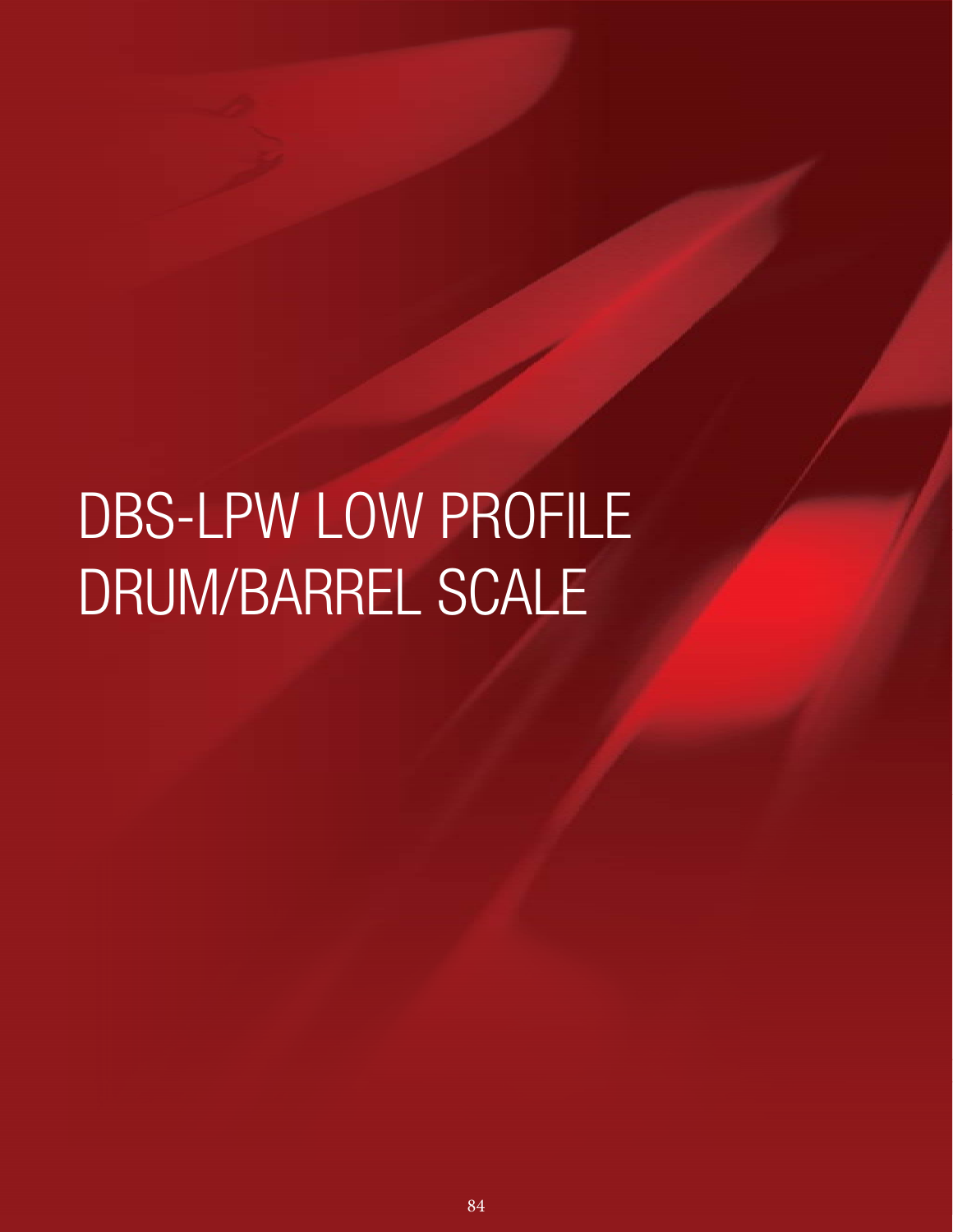

# DBS-LPW LOW PROFILE DRUM/BARREL SCALE



## CAPACITIES

- 1,000 lb x 0.2 lb
- 5,000 lb x 1 lb

 $1 (800) 230-0120$  Contact@inscaleusa.com CAGE Code 07GT5

contact@inscaleusa.com

www.inscaleusa.com

Nationwide Dealer Network

85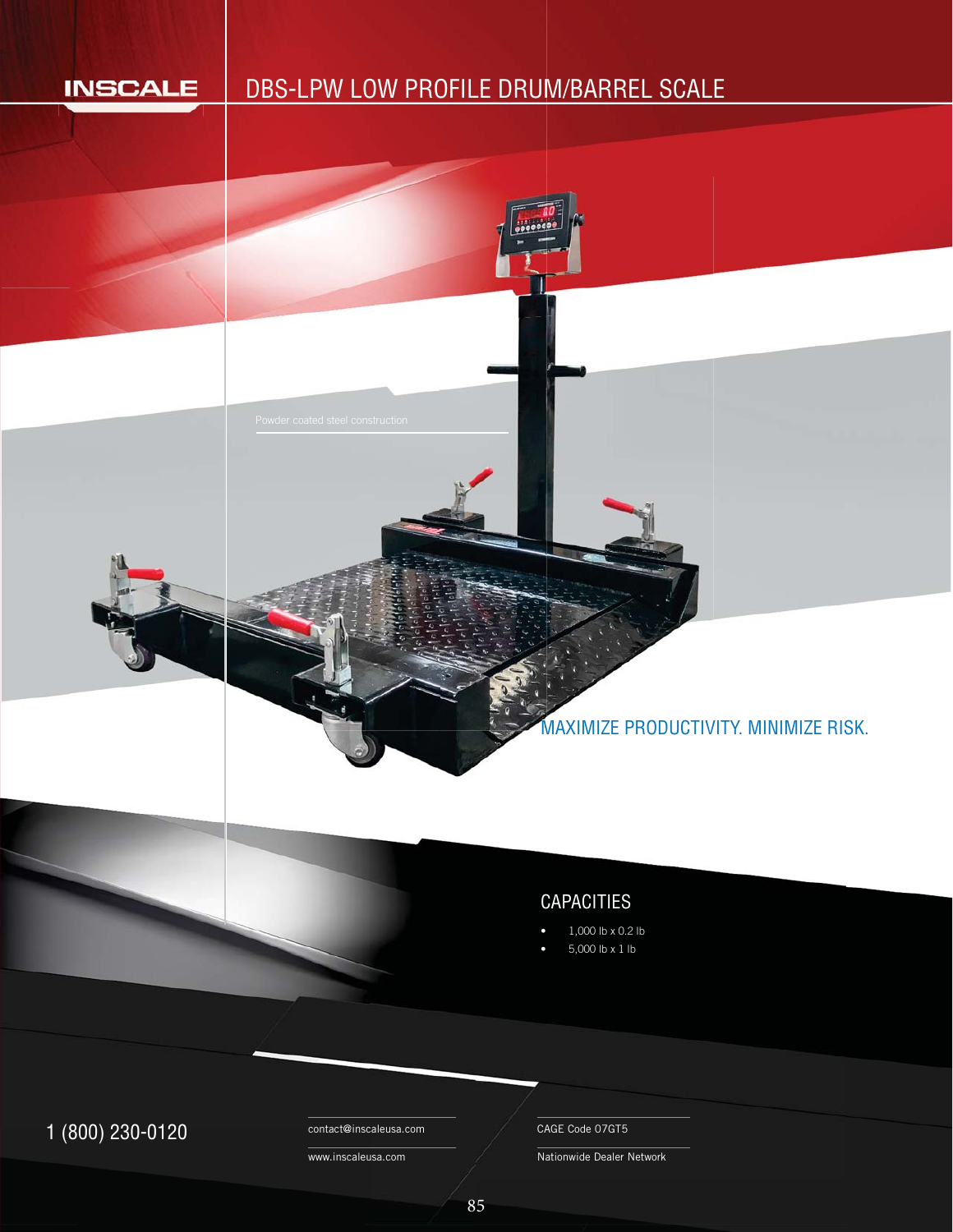



Powder coated steel construction with a rugged diamond safety deck for traction Features a spacious ultra low platform with two way, easy access ramps for easy incline ramping

Live rails allows for weighing by placing a pallet across the rails

Height adjustable leveling feet

The scale fits through standard doors and can go wherever you need it for weighing drums, barrels, industrial containers and small crates

Ultra low profile allows easy loading of heavy items

Drum and barrel weighing, warehouse shipping & receiving, contain weighing, pallet & skid weighing, and many other industrial applications

20' shielded metal cable included

Anti-corrosion, baked-on powder paint Factory pre-calibrated for quick setup



## **SPECIFICATIONS**

- Material: Painted steel
- Overload Protection: 200%
- Power: AC/DC
- Capacity: 5,000 lbs.
- Height: 1.2 in.
- Ramp Length: 12 in.
- Cable Length: 20 ft.
- Warranty: 2 year limited



#### **OPTIONS**

- **Indicator**
- Indicator stand
- Scoreboard/Remote Display
- Label/Table printer
- Data logging software

#### BUILT RIGHT. BUILT TO LAST.

We stand behind our products. INSCALE products come with a 3-Year Warranty from the date of original purchase on defects in material and workmanship for all INSCALE products properly installed by an authorized distributor under normal use and maintenance. We carry all standardized replacement parts for our bases.

contact@inscaleusa.com

www.inscaleusa.com

INDIANA SCALE COMPANY

86